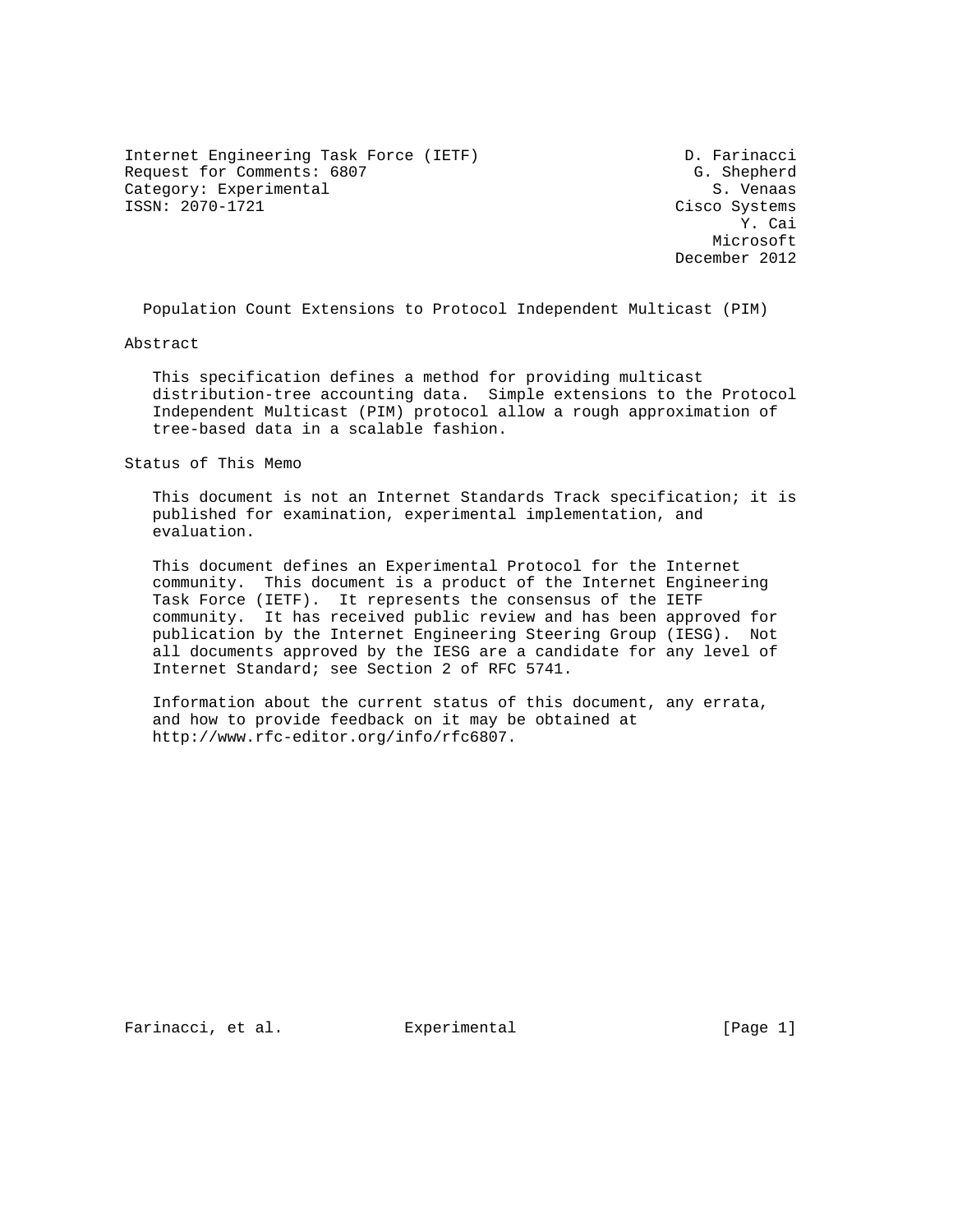## Copyright Notice

 Copyright (c) 2012 IETF Trust and the persons identified as the document authors. All rights reserved.

 This document is subject to BCP 78 and the IETF Trust's Legal Provisions Relating to IETF Documents (http://trustee.ietf.org/license-info) in effect on the date of

 publication of this document. Please review these documents carefully, as they describe your rights and restrictions with respect to this document. Code Components extracted from this document must include Simplified BSD License text as described in Section 4.e of the Trust Legal Provisions and are provided without warranty as described in the Simplified BSD License.

Table of Contents

|       | 1.1. Requirements Notation 4          |  |  |  |  |  |  |  |  |  |  |
|-------|---------------------------------------|--|--|--|--|--|--|--|--|--|--|
|       |                                       |  |  |  |  |  |  |  |  |  |  |
|       | Pop-Count-Supported Hello Option 4    |  |  |  |  |  |  |  |  |  |  |
| 3.    | New Pop-Count Join Attribute Format 5 |  |  |  |  |  |  |  |  |  |  |
|       |                                       |  |  |  |  |  |  |  |  |  |  |
|       | $3.1.1.$ Link Speed Encoding 10       |  |  |  |  |  |  |  |  |  |  |
|       | 3.2. Example Message Layouts 10       |  |  |  |  |  |  |  |  |  |  |
| $4$ . | How to Use Pop-Count Encoding 11      |  |  |  |  |  |  |  |  |  |  |
| 5.    | Implementation Approaches 12          |  |  |  |  |  |  |  |  |  |  |
| б.    |                                       |  |  |  |  |  |  |  |  |  |  |
| $7$ . |                                       |  |  |  |  |  |  |  |  |  |  |
| 8.    | Security Considerations 13            |  |  |  |  |  |  |  |  |  |  |
| 9.    |                                       |  |  |  |  |  |  |  |  |  |  |
|       |                                       |  |  |  |  |  |  |  |  |  |  |
|       | 10.1. Normative References 14         |  |  |  |  |  |  |  |  |  |  |
|       | 10.2. Informative References 14       |  |  |  |  |  |  |  |  |  |  |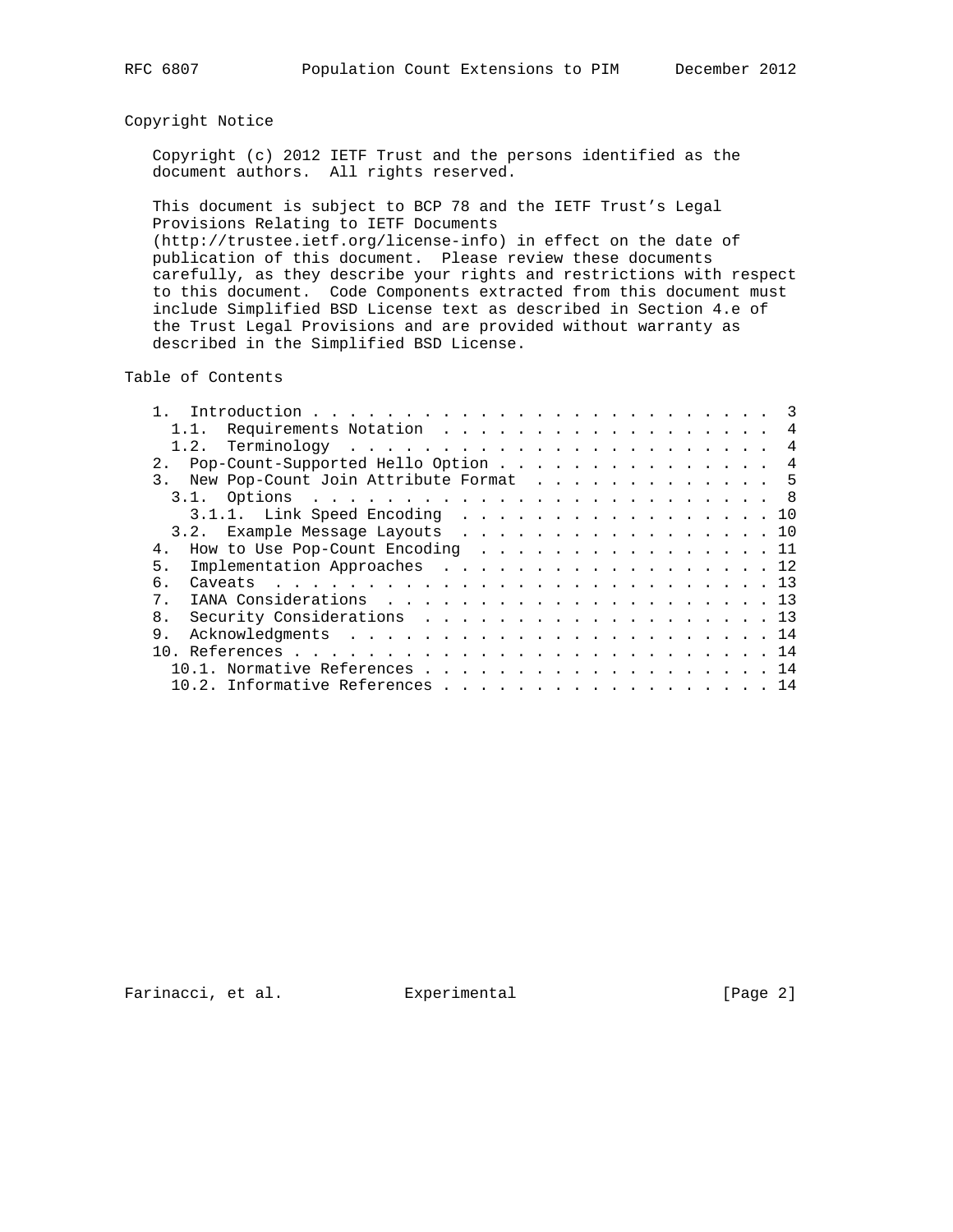## 1. Introduction

 This document specifies a mechanism to convey accounting information using the Protocol Independent Multicast (PIM) protocol [RFC4601] [RFC5015]. Putting the mechanism in PIM allows efficient distribution and maintenance of such accounting information. Previous mechanisms require data to be correlated from multiple router sources.

 This mechanism allows a single router to be queried to obtain accounting and statistic information for a multicast distribution tree as a whole or any distribution sub-tree downstream from a queried router. The amount of information is fixed and does not increase as multicast membership, tree diameter, or branching increases.

 The sort of accounting data this specification provides, on a per multicast-route basis, are:

- 1. The number of branches in a distribution tree.
- 2. The membership type of the distribution tree, that is, Source- Specific Multicast (SSM) or Any-Source Multicast (ASM).
- 3. Routing domain and time zone boundary information.
- 4. On-tree node and tree diameter counters.
- 5. Effective MTU and bandwidth.

 This document defines a new PIM Join Attribute type [RFC5384] for the Join/Prune message as well as a new Hello option. The mechanism is applicable to IPv4 and IPv6 multicast.

 This is a new extension to PIM, and it is not completely understood what impact collecting information using PIM would have on the operation of PIM. This is an entirely new concept. Many PIM features (including the core protocols) were first introduced in Experimental RFCs, and it seems appropriate to advance this work as Experimental. Reports of implementation and deployment across whole distribution trees or within sub-trees (see Section 6) will enable an assessment of the desirability and stability of this specification. The PIM Working Group will then consider whether to move this work to the Standards Track.

 This document does not specify how an administrator or user can access this information. It is expected that an implementation may have a command-line interface or other ways of requesting and

Farinacci, et al. Experimental Farinacci [Page 3]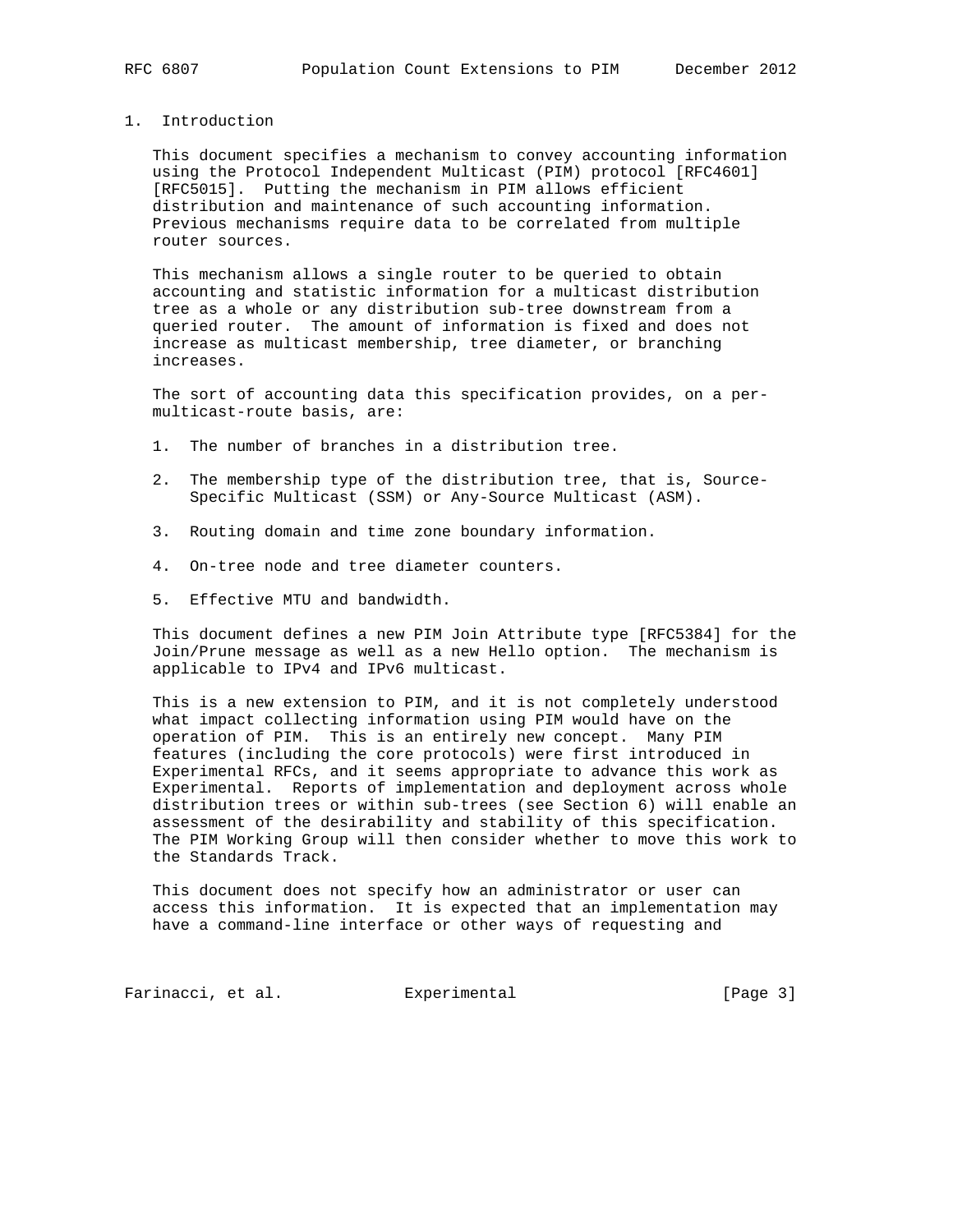displaying this information. As this is currently an Experimental document, defining a MIB module has not been considered. If the PIM Working Group finds that this should move on to Standards Track, a MIB module should be considered.

#### 1.1. Requirements Notation

 The key words "MUST", "MUST NOT", "REQUIRED", "SHALL", "SHALL NOT", "SHOULD", "SHOULD NOT", "RECOMMENDED", "MAY", and "OPTIONAL" in this document are to be interpreted as described in [RFC2119].

1.2. Terminology

This section defines the terms used in this document.

- Multicast Route: An (S,G) or (\*,G) entry regardless of whether the route is in ASM, SSM, or BIDIR mode of operation.
- Stub Link: A link with members joined to the group via IGMP or Multicast Listener Discovery (MLD).
- Transit Link: A link put in the oif-list (outgoing interface list) for a multicast route because it was joined by PIM routers.

 Note that a link can be both a Stub Link and a Transit Link at the same time.

2. Pop-Count-Supported Hello Option

 A PIM router indicates that it supports the mechanism specified in this document by including the Pop-Count-Supported Hello option in its PIM Hello message. Note that it also needs to include the Join- Attribute Hello option as specified in [RFC5384]. The format of the Pop-Count-Supported Hello option is defined to be:

| 0 1 2 3 4 5 6 7 8 9 0 1 2 3 4 5 6 7 8 9 0 1 2 3 4 5 6 7 8 9 0 1 |  |  |  |  |  |  |  |  |  |  |  |              |  |  |  |  |  |  |  |  |  |  |  |  |  |  |  |  |  |
|-----------------------------------------------------------------|--|--|--|--|--|--|--|--|--|--|--|--------------|--|--|--|--|--|--|--|--|--|--|--|--|--|--|--|--|--|
|                                                                 |  |  |  |  |  |  |  |  |  |  |  |              |  |  |  |  |  |  |  |  |  |  |  |  |  |  |  |  |  |
| OptionType                                                      |  |  |  |  |  |  |  |  |  |  |  | OptionLength |  |  |  |  |  |  |  |  |  |  |  |  |  |  |  |  |  |
|                                                                 |  |  |  |  |  |  |  |  |  |  |  |              |  |  |  |  |  |  |  |  |  |  |  |  |  |  |  |  |  |

 OptionType = 29, OptionLength = 0. Note that there is no option value included. In order to allow future updates of this specification that may include an option value, implementations of this document MUST accept and process this option even if the length is non-zero. Implementations of this specification MUST accept and process the option ignoring any option value that may be included.

Farinacci, et al. Experimental [Page 4]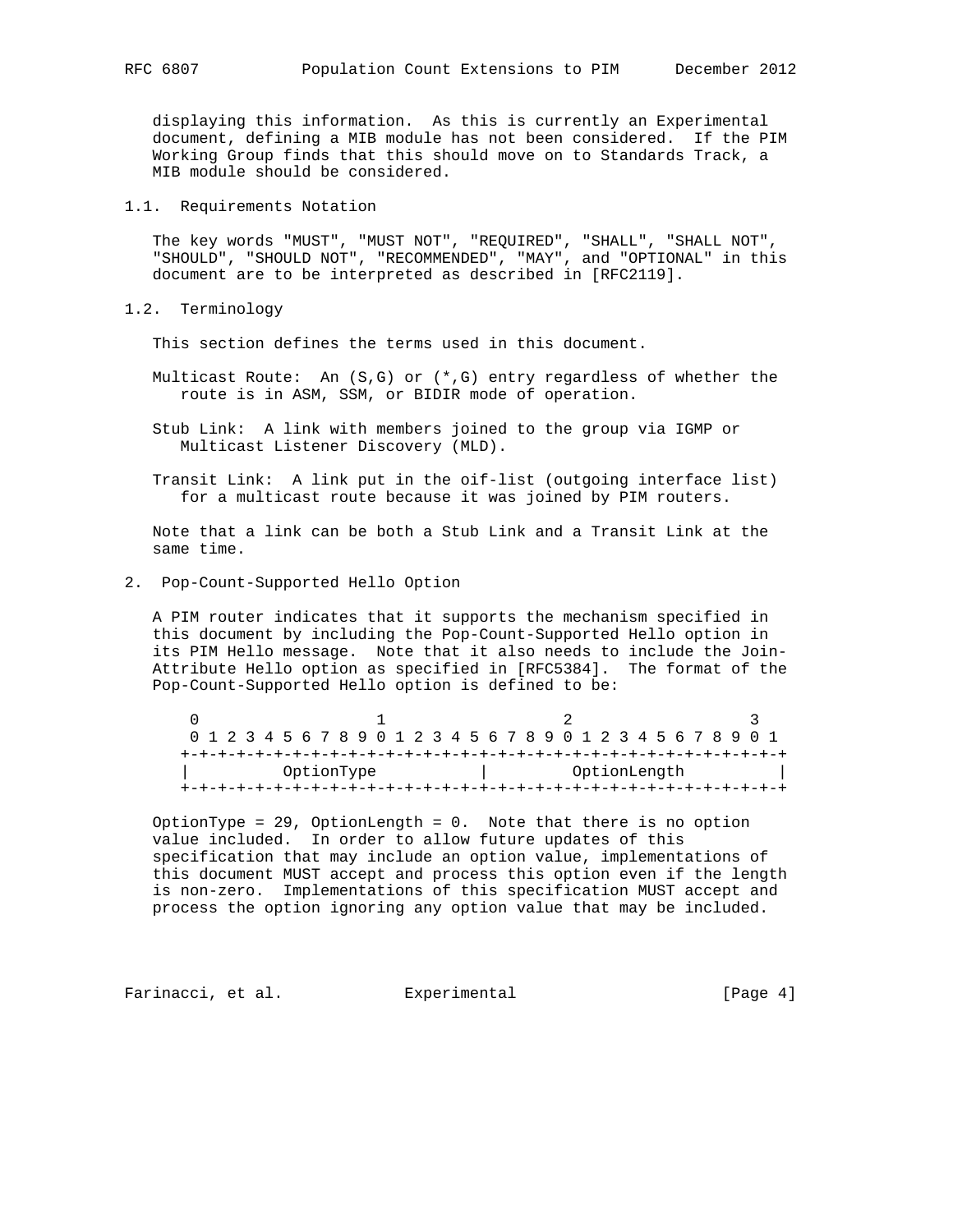#### 3. New Pop-Count Join Attribute Format

 When a PIM router supports this mechanism and has determined from a received Hello that the neighbor supports this mechanism, and also that all the neighbors on the interface support the use of join attributes, it will send Join/Prune messages that MAY include a Pop- Count Join Attribute. The mechanism to process a PIM Join Attribute is described in [RFC5384]. The format of the new attribute is specified in the following.

|                   | 0 1 2 3 4 5 6 7 8 9 0 1 2 3 4 5 6 7 8 9 0 1 2 3 4 5 6 7 8 9 |         |                | O 1 |
|-------------------|-------------------------------------------------------------|---------|----------------|-----|
| +-+-+-+-+         |                                                             |         |                |     |
| $ F E $ Attr_Type | Length                                                      |         | Effective MTU  |     |
| +-+-+-+-+-+-+-+-  |                                                             |         |                |     |
|                   | Flags                                                       |         | Options Bitmap |     |
|                   |                                                             |         |                |     |
|                   |                                                             | Options |                |     |
|                   |                                                             |         |                |     |
|                   |                                                             |         |                |     |
|                   |                                                             |         |                |     |
|                   |                                                             |         |                |     |

 The above format is used only for entries in the join-list section of the Join/Prune message.

F bit: 0 (Non-Transitive Attribute).

E bit: As specified by [RFC5384].

Attr\_Type: 3.

Length: The minimum length is 6.

 Effective MTU: This contains the minimum MTU for any link in the oif-list. The sender of a Join/Prune message takes the minimum value for the MTU (in bytes) from each link in the oif-list. If this value is less than the value stored for the multicast route (the one received from downstream joiners), then the value should be reset and sent in a Join/Prune message. Otherwise, the value should remain unchanged.

 This provides the MTU supported by multicast distribution tree when examined at the first-hop router(s) or for sub-tree for any router on the distribution tree.

Farinacci, et al. Experimental [Page 5]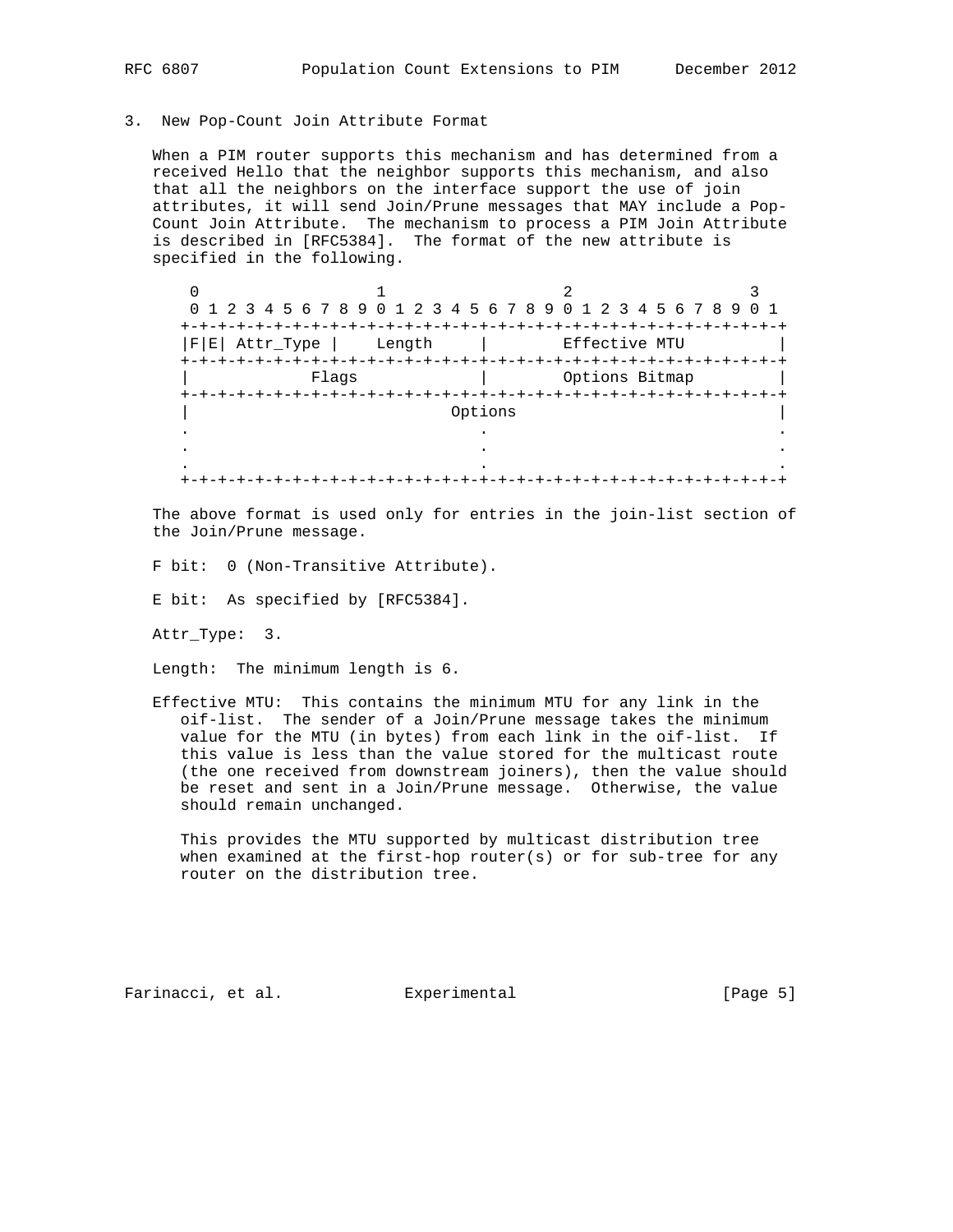Flags: The flags field has the following format:

 $\sim$  0  $\sim$  1 0 1 2 3 4 5 6 7 8 9 0 1 2 3 4 5 +-+-+-+-+-+-+-+-+-+-+-+-+-+-+-+-+ | Unalloc/Reserved |P|a|t|A|S| +-+-+-+-+-+-+-+-+-+-+-+-+-+-+-+-+

- Unallocated/Reserved Flags: The flags that are currently not defined. If a new flag is defined and used by a new implementation, an old implementation should preserve the bit settings. This means that a router MUST preserve the settings of all Unallocated/Reserved Flags in PIM Join messages received from downstream routers in any PIM Join sent upstream.
- S flag: This flag is set if an IGMPv3 or MLDv2 report with an INCLUDE mode group record was received on any oif-list entry or the bit was set from any PIM Join message. This bit should only be cleared when the above becomes untrue.
- A flag: This flag is set if an IGMPv3 or MLDv2 report with an EXCLUDE mode group record, or an IGMPv1, IGMPv2, or MLDv1 report, was received on any oif-list entry or the bit was set from any PIM Join message. This bit should only be cleared when the above becomes untrue.

A combination of settings for these bits indicate:

|  |              | A flag S flag Description                                           |
|--|--------------|---------------------------------------------------------------------|
|  |              |                                                                     |
|  |              | There are no members for the group.<br>('Stub Oif-List Count' is 0) |
|  | $\mathbf{1}$ | All group members are using SSM.                                    |
|  |              | All group members are using ASM.                                    |
|  |              | A mixture of SSM and ASM group members.                             |

 t flag: This flag is set if there are any manually configured tunnels on the distribution tree. This means any tunnel that is not an auto-tunnel. If a manually configured tunnel is in the oif-list, a router sets this bit in its Join/Prune messages. Otherwise, it propagates the bit setting from downstream joiners.

Farinacci, et al. Experimental [Page 6]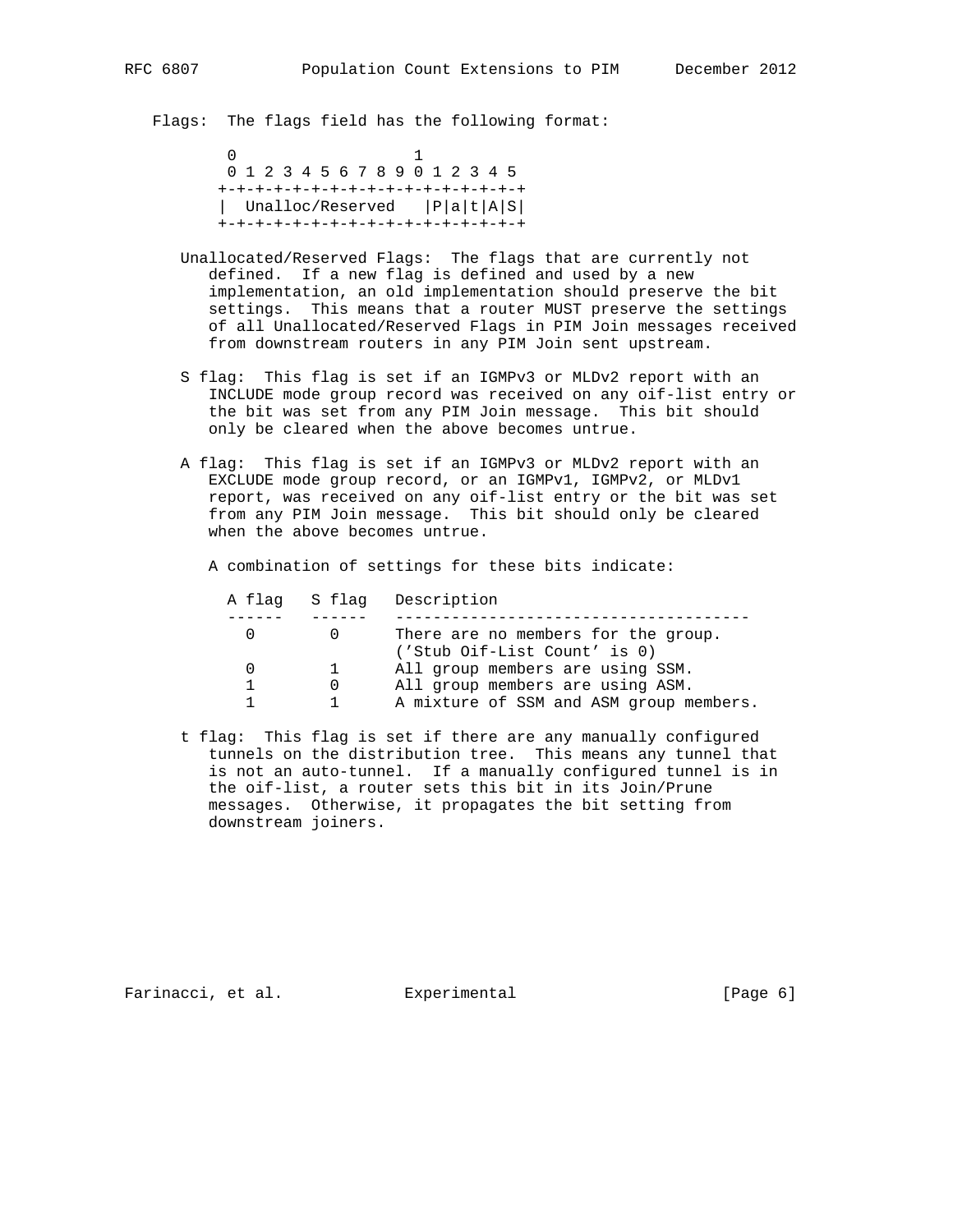- a flag: This flag is set if there are any auto-tunnels on the distribution tree. If an auto-tunnel is in the oif-list, a router sets this bit in its Join/Prune messages. Otherwise, it propagates the bit setting from downstream joiners. An example of an auto-tunnel is a tunnel set up by the Automatic Multicast Tunneling [AMT] protocol.
- P flag: This flag is set by a router if all downstream routers support this specification. That is, they are all PIM Pop- Count capable. If a downstream router does not support this specification, it MUST be cleared. This allows one to tell if the entire sub-tree is completely accounting capable.
- Options Bitmap: This is a bitmap that shows which options are present. The format of the bitmap is as follows:

 $\sim$  0  $\sim$  1 0 1 2 3 4 5 6 7 8 9 0 1 2 3 4 5 +-+-+-+-+-+-+-+-+-+-+-+-+-+-+-+-+ |T|s|m|M|d|n|D|z| Unalloc/Rsrvd | +-+-+-+-+-+-+-+-+-+-+-+-+-+-+-+-+

> Each one of the bits T, s, m, M, d, n, D and z is associated with one option, where the option is included if and only if the respective bit is set. Included options MUST be in the same order as these bits are listed. The bits denote the following options:

 bit Option ----- ------------------------ T Transit Oif-List Count s Stub Oif-List Count m Minimum Speed Link M Maximum Speed Link d Domain Count<br>n Node Count n Mode Count D Diameter Count z TZ Count

> See Section 3.1 for details on the different options. The unallocated bits are reserved. Any unknown bits MUST be set to 0 when a message is sent, and treated as 0 (ignored) when received. This means that unknown options that are denoted by unknown bits are ignored.

Farinacci, et al. Experimental [Page 7]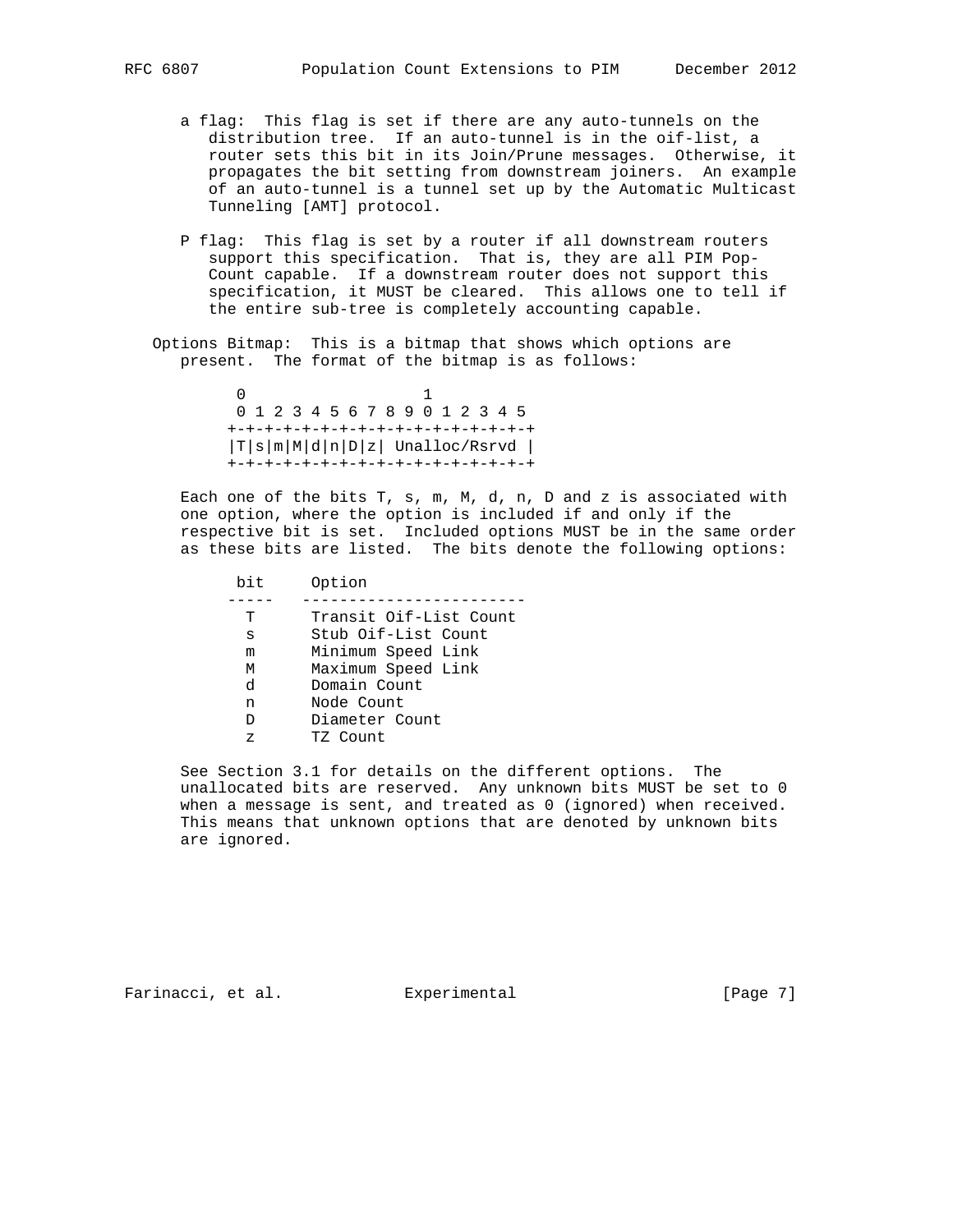By using this bitmap we can specify at most 16 options. If there becomes a need for more than 16 options, one can define a new option that contains a bitmap that can then be used to specify which further options are present. The last bit in the current bitmap could be used for that option. However, the exact definition of this is left for future documents.

 Options: This field contains options. Which options are present is determined by the flag bits. As new flags and options may be defined in the future, any unknown/reserved flags MUST be ignored, and any additional trailing options MUST be ignored. See Section 3.1 for details on the options defined in this document.

# 3.1. Options

 There are several options defined in this document. For each option, there is also a related flag that shows whether the option is present. See the Options Bitmap above for a list of the options and their respective bits. Each option has a fixed size. Note that there are no alignment requirements for the options, so an implementation cannot assume they are aligned.

- Transit Oif-List Count: This is filled in by a router sending a Join/Prune message indicating the number of transit links on the multicast distribution tree. The value is the number of oifs (outgoing interfaces) for the multicast route that have been joined by PIM plus the sum of the values advertised by each of the downstream PIM routers that have joined on this oif. Length is 4 octets.
- Stub Oif-List Count: This is filled in by a router sending a Join/ Prune message indicating the number of stub links (links where there are host members) on the multicast distribution tree. The value is the number of oifs for the multicast route that have been joined by IGMP or MLD plus the sum of the values advertised by each of the downstream PIM routers that have joined on this oif. Length is 4 octets.
- Minimum Speed Link: This contains the minimum bandwidth rate for any link in the oif-list and is encoded as specified in Section 3.1.1. The sender of a Join/Prune message takes the minimum value for each link in the oif-list for the multicast route. If this value is less than the value stored for the multicast route (the smallest value received from downstream joiners), then the value should be reset and sent in a Join/Prune message. Otherwise, the value should remain unchanged. This, together with the Maximum

Farinacci, et al. Experimental [Page 8]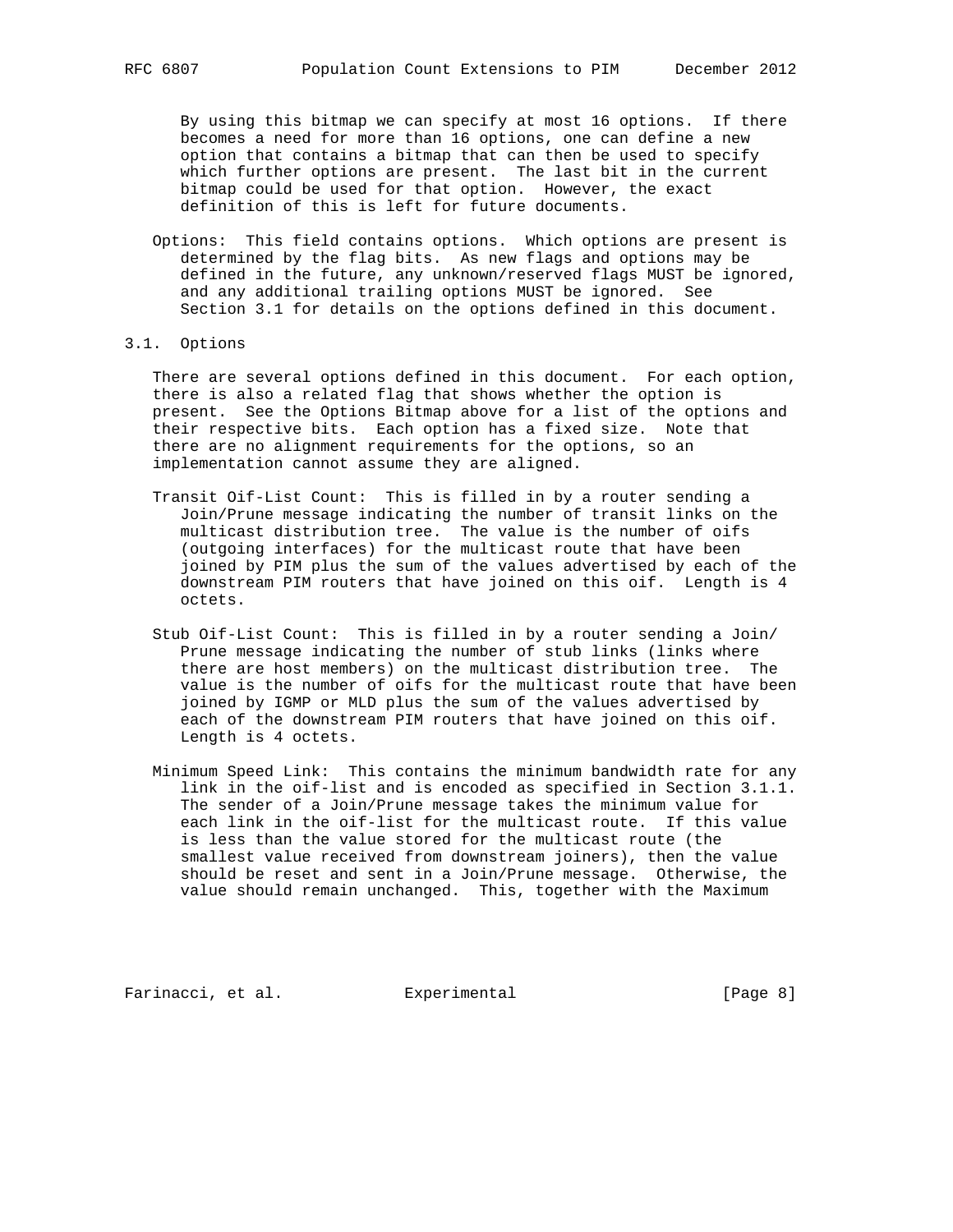Speed Link option, provides a way to obtain the lowest- and highest-speed links for the multicast distribution tree. Length is 2 octets.

- Maximum Speed Link: This contains the maximum bandwidth rate for any link in the oif-list and is encoded as specified in Section 3.1.1. The sender of a Join/Prune message takes the maximum value for each link in the oif-list for the multicast route. If this value is greater than the value stored for the multicast route (the largest value received from downstream joiners), then the value should be reset and sent in a Join/Prune message. Otherwise, the value should remain unchanged. This, together with the Minimum Speed Link option, provides a way to obtain the lowest- and highest-speed links for the multicast distribution tree. Length is 2 octets.
- Domain Count: This indicates the number of routing domains the distribution tree traverses. A router should increment this value if it is sending a Join/Prune message over a link that traverses a domain boundary. For this to work, an implementation needs a way of knowing that a neighbor or an interface is in a different domain. There is no standard way of doing this. Length is 1 octet.
- Node Count: This indicates the number of routers on the distribution tree. Each router will sum up all the Node Counts from all joiners on all oifs and increment by 1 before including this value in the Join/Prune message. Length is 1 octet.
- Diameter Count: This indicates the longest length of any given branch of the tree in router hops. Each router that sends a Join increments the max value received by all downstream joiners by 1. Length is 1 octet.
- TZ Count: This indicates the number of time zones the distribution tree traverses. A router should increment this value if it is sending a Join/Prune message over a link that traverses a time zone. This can be a configured link attribute, or using other means to determine the time zone is acceptable. Length is 1 octet.

Farinacci, et al. Experimental [Page 9]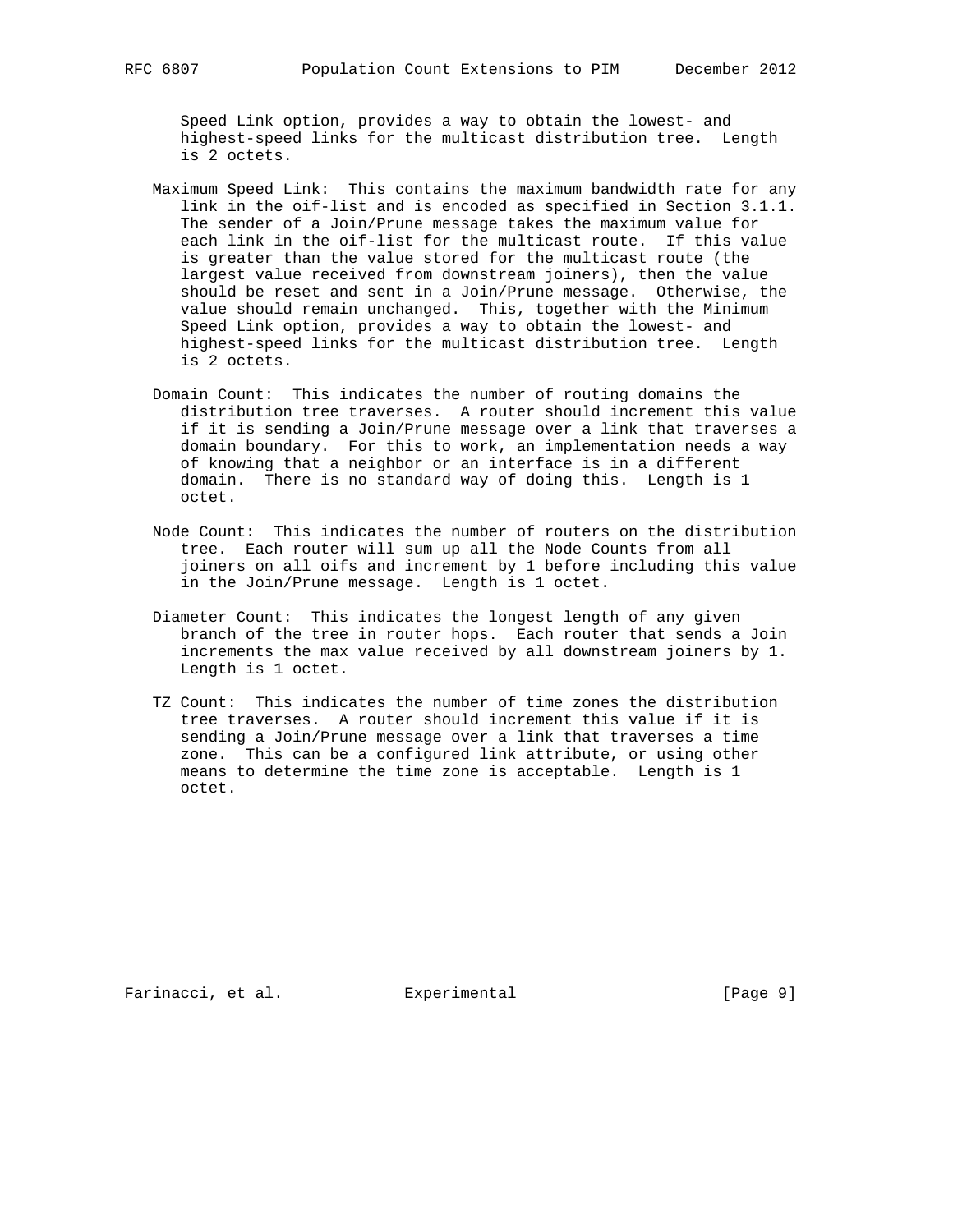# 3.1.1. Link Speed Encoding

The speed is encoded using 2 octets as follows:

 $\sim$  0  $\sim$  1 0 1 2 3 4 5 6 7 8 9 0 1 2 3 4 5 +-+-+-+-+-+-+-+-+-+-+-+-+-+-+-+-+ | Exponent | Significand | +-+-+-+-+-+-+-+-+-+-+-+-+-+-+-+-+

Using this format, the speed of the link is Significand  $*$  10  $\land$  Exponent kbps. This allows specifying link speeds with up to 3 decimal digits precision and speeds from 1 kbps to 10 ^ 67 kbps. A computed speed of 0 kbps means the link speed is < 1 kbps.

Here are some examples of how this is used:

| Link Speed | Exponent | Significand |
|------------|----------|-------------|
|            |          |             |
| 500 kbps   |          | 500         |
| 500 kbps   |          | 5           |
| 155 Mbps   | 3        | 155         |
| 40 Gpbs    | 6        | 40          |
| 100 Gpbs   | 6        | 100         |
| 100 Gpbs   |          |             |

## 3.2. Example Message Layouts

 Here, we will give a few examples to illustrate the use of flags and options.

A minimum-size message has no option flags set and looks like this:

|                                                 |  |  |  |  | 0 1 2 3 4 5 6 7 8 9 0 1 2 3 4 5 6 7 8 9 0 1 2 3 4 5 6 7 8 9 0 1 |  |  |  |  |  |  |  |  |  |  |  |  |  |  |  |  |  |  |  |  |  |  |  |  |
|-------------------------------------------------|--|--|--|--|-----------------------------------------------------------------|--|--|--|--|--|--|--|--|--|--|--|--|--|--|--|--|--|--|--|--|--|--|--|--|
|                                                 |  |  |  |  |                                                                 |  |  |  |  |  |  |  |  |  |  |  |  |  |  |  |  |  |  |  |  |  |  |  |  |
| $ F E $ Attr_Type   Length = 6<br>Effective MTU |  |  |  |  |                                                                 |  |  |  |  |  |  |  |  |  |  |  |  |  |  |  |  |  |  |  |  |  |  |  |  |
|                                                 |  |  |  |  |                                                                 |  |  |  |  |  |  |  |  |  |  |  |  |  |  |  |  |  |  |  |  |  |  |  |  |
|                                                 |  |  |  |  | Unalloc/Reserved $ P a t A S 0 0 0 0 0 0 0 0 $ Unalloc/Rsrvd    |  |  |  |  |  |  |  |  |  |  |  |  |  |  |  |  |  |  |  |  |  |  |  |  |
|                                                 |  |  |  |  |                                                                 |  |  |  |  |  |  |  |  |  |  |  |  |  |  |  |  |  |  |  |  |  |  |  |  |

Farinacci, et al. Experimental [Page 10]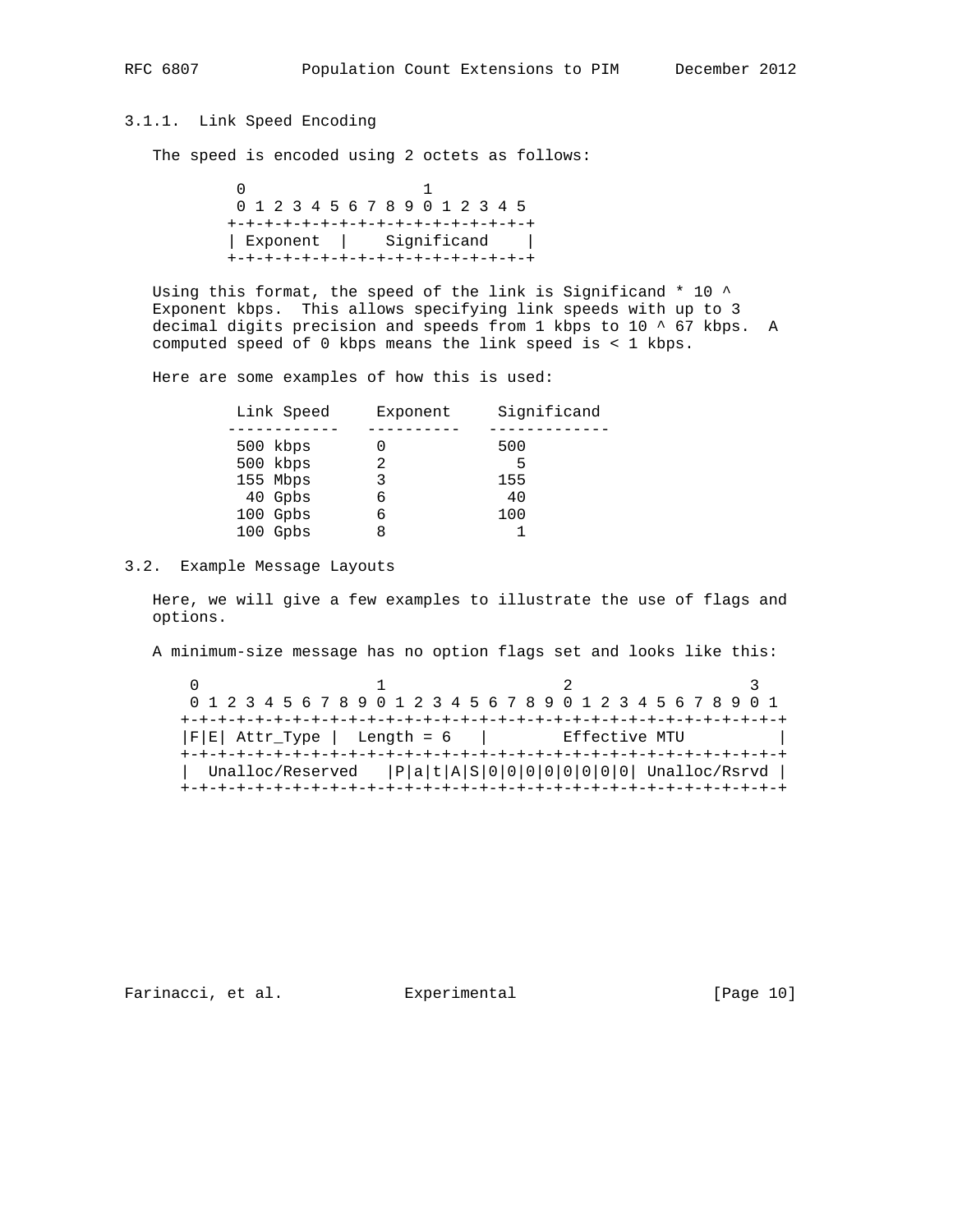A message containing all the options defined in this document would look like this:

 $0$  1 2 3 0 1 2 3 4 5 6 7 8 9 0 1 2 3 4 5 6 7 8 9 0 1 2 3 4 5 6 7 8 9 0 1 +-+-+-+-+-+-+-+-+-+-+-+-+-+-+-+-+-+-+-+-+-+-+-+-+-+-+-+-+-+-+-+-+  $|F|E|$  Attr\_Type | Length = 18 | Effective MTU +-+-+-+-+-+-+-+-+-+-+-+-+-+-+-+-+-+-+-+-+-+-+-+-+-+-+-+-+-+-+-+-+ Unalloc/Reserved  $|P|a|t|A|S|1|1|1|1|1|1|1|$  Unalloc/Rsrvd | +-+-+-+-+-+-+-+-+-+-+-+-+-+-+-+-+-+-+-+-+-+-+-+-+-+-+-+-+-+-+-+-+ | Transit Oif-List Count | +-+-+-+-+-+-+-+-+-+-+-+-+-+-+-+-+-+-+-+-+-+-+-+-+-+-+-+-+-+-+-+-+ Stub Oif-List Count +-+-+-+-+-+-+-+-+-+-+-+-+-+-+-+-+-+-+-+-+-+-+-+-+-+-+-+-+-+-+-+-+ | Minimum Speed Link | Maximum Speed Link | +-+-+-+-+-+-+-+-+-+-+-+-+-+-+-+-+-+-+-+-+-+-+-+-+-+-+-+-+-+-+-+-+ | Domain Count | Node Count | Diameter Count| TZ Count | +-+-+-+-+-+-+-+-+-+-+-+-+-+-+-+-+-+-+-+-+-+-+-+-+-+-+-+-+-+-+-+-+

 A message containing only Stub Oif-List Count and Node Count would look like this:

 $0$  1 2 3 0 1 2 3 4 5 6 7 8 9 0 1 2 3 4 5 6 7 8 9 0 1 2 3 4 5 6 7 8 9 0 1 +-+-+-+-+-+-+-+-+-+-+-+-+-+-+-+-+-+-+-+-+-+-+-+-+-+-+-+-+-+-+-+-+  $|F|E|$  Attr\_Type | Length = 9 | Effective MTU +-+-+-+-+-+-+-+-+-+-+-+-+-+-+-+-+-+-+-+-+-+-+-+-+-+-+-+-+-+-+-+-+ | Unalloc/Reserved |P|a|t|A|S|0|1|0|0|0|1|0|0| Unalloc/Rsrvd | +-+-+-+-+-+-+-+-+-+-+-+-+-+-+-+-+-+-+-+-+-+-+-+-+-+-+-+-+-+-+-+-+ | Stub Oif-List Count | +-+-+-+-+-+-+-+-+-+-+-+-+-+-+-+-+-+-+-+-+-+-+-+-+-+-+-+-+-+-+-+-+ | Node count | +-+-+-+-+-+-+-+-+

4. How to Use Pop-Count Encoding

 A router supporting this mechanism MUST, unless administratively disabled, include the PIM Join Attribute option in its PIM Hellos. See [RFC5384] and "PIM-Hello Options" on [PIM-REG] for details.

 It is RECOMMENDED that implementations allow for administrative control of whether to make use of this mechanism. Implementations MAY also allow further control of what information to store and send upstream.

Farinacci, et al. Experimental [Page 11]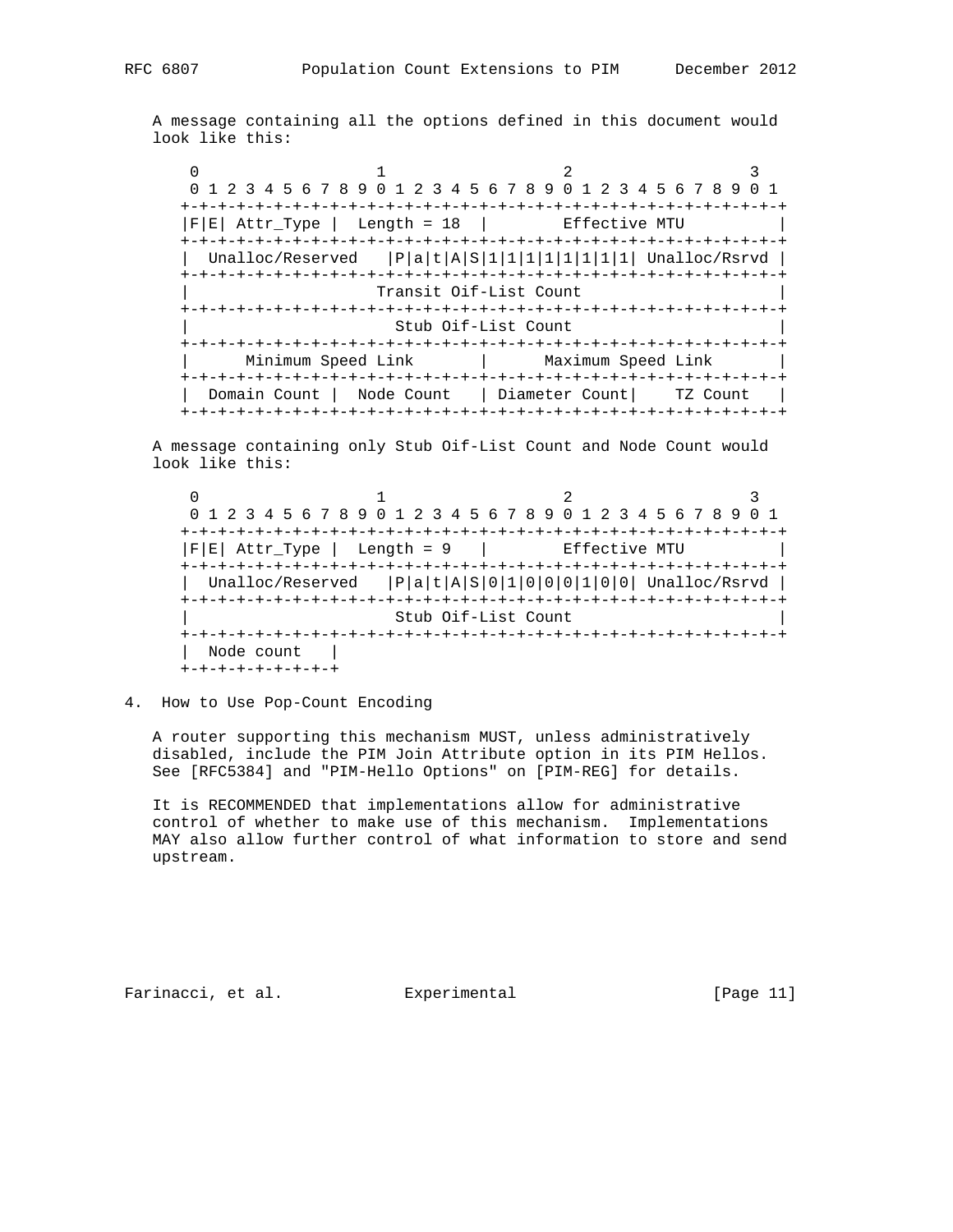It is very important to note that any changes to the values maintained by this mechanism MUST NOT trigger a new Join/Prune message. Due to the periodic nature of PIM, the values can be accurately obtained at 1-minute intervals (or whatever Join/Prune interval used).

 When a router removes a link from an oif-list, it needs to be able to reevaluate the values that it will advertise upstream. This happens when an oif-list entry is timed out or a Prune is received.

 It is RECOMMENDED that the Join Attribute defined in this document be used only for entries in the join-list part of the Join/Prune message. If the attribute is used in the prune-list, an implementation MUST ignore it and process the Prune as if the attribute were not present.

 It is also RECOMMENDED that join suppression be disabled on a LAN when Pop-Count is used.

 It is RECOMMENDED that, when triggered Join/Prune messages are sent by a downstream router, the accounting information not be included in the message. This way, when convergence is important, avoiding the processing time to build an accounting record in a downstream router and processing time to parse the message in the upstream router will help reduce convergence time. If an upstream router receives a Join/ Prune message with no accounting data, it SHOULD NOT interpret the message as a trigger to clear or reset the accounting data it has cached.

5. Implementation Approaches

 This section offers some non-normative suggestions for how Pop-Count may be implemented.

 An implementation can decide how the accounting attributes are maintained. The values can be stored as part of the multicast route data structure by combining the local information it has with the joined information on a per-oif basis. So, when it is time to send a Join/Prune message, the values stored in the multicast route can be copied to the message.

 Or, an implementation could store the accounting values per oif and, when a Join/Prune message is sent, it can combine the oifs with its local information. Then, the combined information can be copied to the message.

Farinacci, et al. Experimental [Page 12]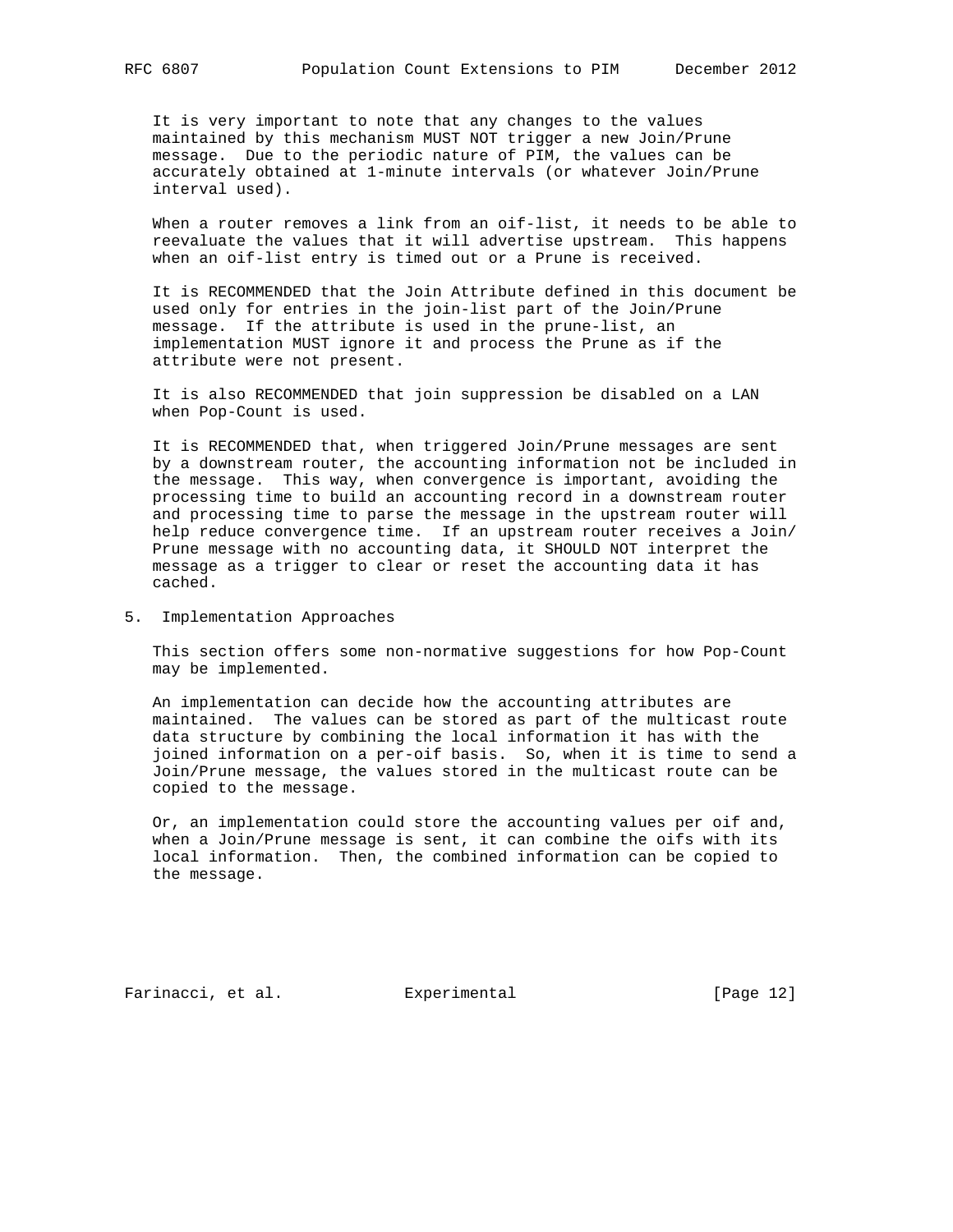When a downstream joiner stops joining, accounting values cached must be evaluated. There are two approaches that can be taken. One is to keep values learned from each joiner, so when the joiner goes away, the count/max/min values are known and the combined value can be adjusted. The other approach is to set the value to 0 for the oif, and then start accumulating new values as subsequent Joins are received.

 The same issue arises when an oif is removed from the oif-list. Keeping per-oif values allows you to adjust the per-route values when an oif goes away. Or, alternatively, a delay for reporting the new set a values from the route can occur while all oif values are zeroed (where accumulation of new values from subsequent Joins cause repopulation of values and a new max/min/count can be reevaluated for the route).

6. Caveats

 This specification requires each router on a multicast distribution tree to support this specification or else the accounting attributes for the tree will not be known.

 However, if there is a contiguous set of routers downstream in the distribution tree, they can maintain accounting information for the sub-tree.

 If there is a set of contiguous routers supporting this specification upstream on the multicast distribution tree, accounting information will be available, but it will not represent an accurate assessment of the entire tree. Also, it will not be clear how much of the distribution tree the accounting information covers.

7. IANA Considerations

 A new PIM-Hello Option type, 29, has been assigned by IANA. Although the length is specified as 0 in this specification, non-zero length is allowed, so IANA has listed the length as being variable.

A new PIM Join Attribute type, 3, has been assigned by IANA.

8. Security Considerations

 The use of this specification requires some additional processing of PIM Join/Prune messages. However, the additional amount of processing is fairly limited, so this is not believed to be a significant concern.

Farinacci, et al. Experimental [Page 13]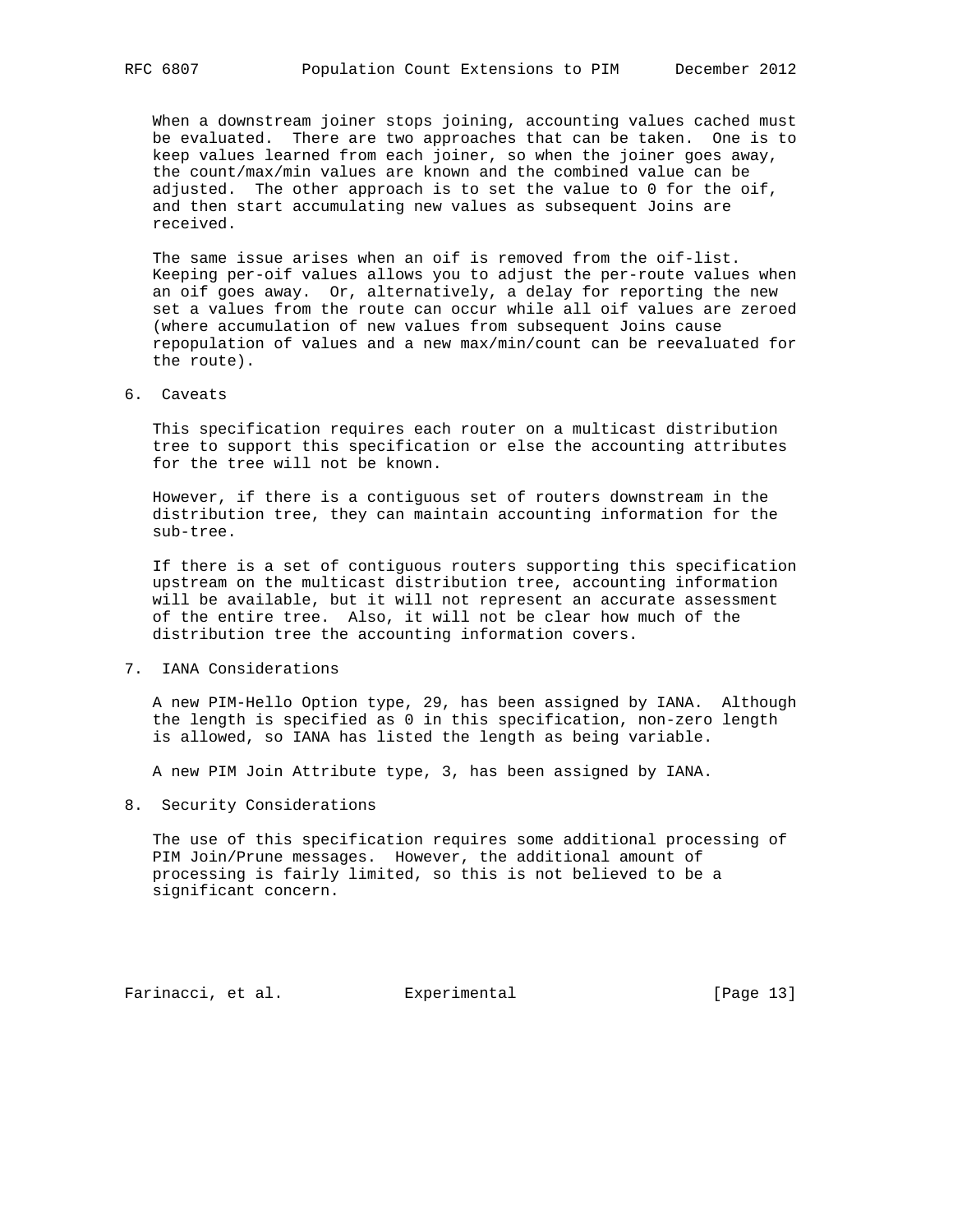The use of this mechanism includes information like the number of receivers. This information is assumed to not be of a sensitive nature. If an operator has concerns about revealing this information to upstream routers or other routers/hosts that may potentially inspect this information, there should be a way to disable the mechanism or, alternatively, more detailed control of what information to include.

9. Acknowledgments

 The authors would like to thank John Zwiebel, Amit Jain, and Clayton Wagar for their review comments on the initial versions of this document. Adrian Farrel did a detailed review of the document and proposed textual changes that have been incorporated. Further review and comments were provided by Thomas Morin and Zhaohui (Jeffrey) Zhang.

- 10. References
- 10.1. Normative References
	- [RFC2119] Bradner, S., "Key words for use in RFCs to Indicate Requirement Levels", BCP 14, RFC 2119, March 1997.
	- [RFC4601] Fenner, B., Handley, M., Holbrook, H., and I. Kouvelas, "Protocol Independent Multicast - Sparse Mode (PIM-SM): Protocol Specification (Revised)", RFC 4601, August 2006.
	- [RFC5015] Handley, M., Kouvelas, I., Speakman, T., and L. Vicisano, "Bidirectional Protocol Independent Multicast (BIDIR- PIM)", RFC 5015, October 2007.
	- [RFC5384] Boers, A., Wijnands, I., and E. Rosen, "The Protocol Independent Multicast (PIM) Join Attribute Format", RFC 5384, November 2008.
- 10.2. Informative References
	- [AMT] Bumgardner, G., "Automatic Multicast Tunneling", Work in Progress, June 2012.
	- [PIM-REG] IANA, "Protocol Independent Multicast (PIM) Parameters", <http://www.iana.org/assignments/pim-parameters>.